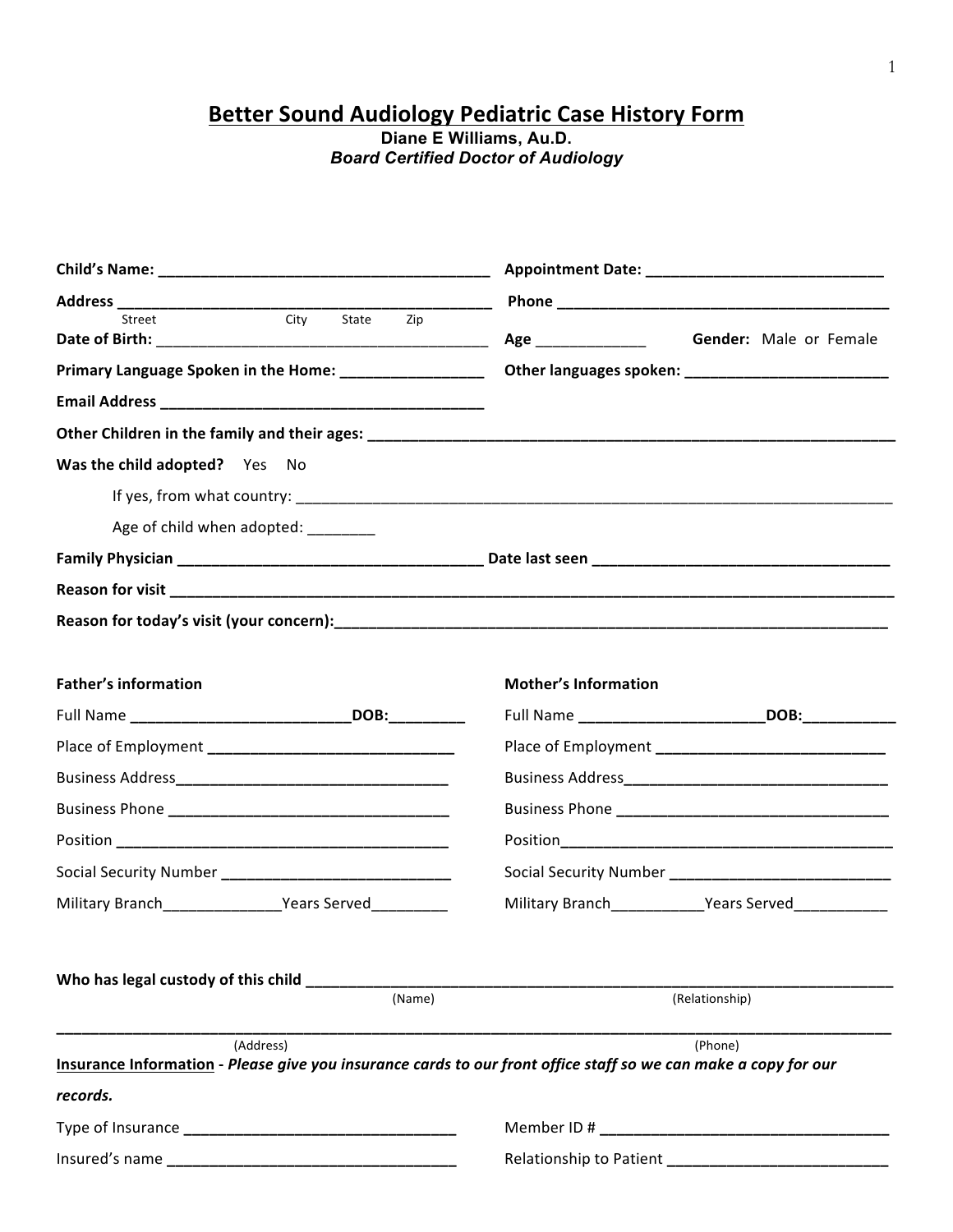# **Birth History**

| Age of mother during pregnancy: __________ years                                                                                                                                                                               |                                      | Length of pregnancy: ________ weeks |  |  |  |  |  |
|--------------------------------------------------------------------------------------------------------------------------------------------------------------------------------------------------------------------------------|--------------------------------------|-------------------------------------|--|--|--|--|--|
| Did the mother experience any complications during pregnancy, labor or delivery, including illnesses, conditions,                                                                                                              |                                      |                                     |  |  |  |  |  |
| accidents, etc.: Yes<br>No                                                                                                                                                                                                     |                                      |                                     |  |  |  |  |  |
|                                                                                                                                                                                                                                |                                      |                                     |  |  |  |  |  |
| Was labor: Spontaneous Induced Cesarean                                                                                                                                                                                        |                                      |                                     |  |  |  |  |  |
| Length of labor: __________ hours                                                                                                                                                                                              |                                      |                                     |  |  |  |  |  |
| Did the mother use tobacco or smoke during pregnancy? Yes No                                                                                                                                                                   |                                      |                                     |  |  |  |  |  |
|                                                                                                                                                                                                                                |                                      |                                     |  |  |  |  |  |
| Did the mother drink alcoholic beverages (more than one drink per week) during pregnancy?: Yes No                                                                                                                              |                                      |                                     |  |  |  |  |  |
| If yes, what was the frequency and amount consumed: example and an amount of the state of the state of the state of the state of the state of the state of the state of the state of the state of the state of the state of th |                                      |                                     |  |  |  |  |  |
| Did the mother use recreational drugs during pregnancy?: Yes                                                                                                                                                                   | - No                                 |                                     |  |  |  |  |  |
|                                                                                                                                                                                                                                |                                      |                                     |  |  |  |  |  |
| Did the mother take any other medications during pregnancy (other than vitamins)?: Yes                                                                                                                                         |                                      | No                                  |  |  |  |  |  |
|                                                                                                                                                                                                                                |                                      |                                     |  |  |  |  |  |
| Child's birth weight: ________                                                                                                                                                                                                 |                                      |                                     |  |  |  |  |  |
| At birth, did the baby suffer from or experience any of the following complications (please check all that                                                                                                                     |                                      |                                     |  |  |  |  |  |
| apply):                                                                                                                                                                                                                        |                                      |                                     |  |  |  |  |  |
| ♦ Jaundice                                                                                                                                                                                                                     | ♦ Breathing/respiratory difficulties | ♦ Cesarean birth                    |  |  |  |  |  |
| ♦ Breech birth                                                                                                                                                                                                                 | ♦ Premature birth                    | ♦ Sucking/swallowing difficulties   |  |  |  |  |  |
| ♦ Low birth weight                                                                                                                                                                                                             | 0 Induced labor<br>♦ Low APGAR score |                                     |  |  |  |  |  |
| ♦ Blue color                                                                                                                                                                                                                   | ♦ Infection of baby or mother        |                                     |  |  |  |  |  |
| Did your child pass their Newborn Hearing Screening? Yes                                                                                                                                                                       | No.                                  |                                     |  |  |  |  |  |
| Any other conditions or complications at birth:                                                                                                                                                                                |                                      |                                     |  |  |  |  |  |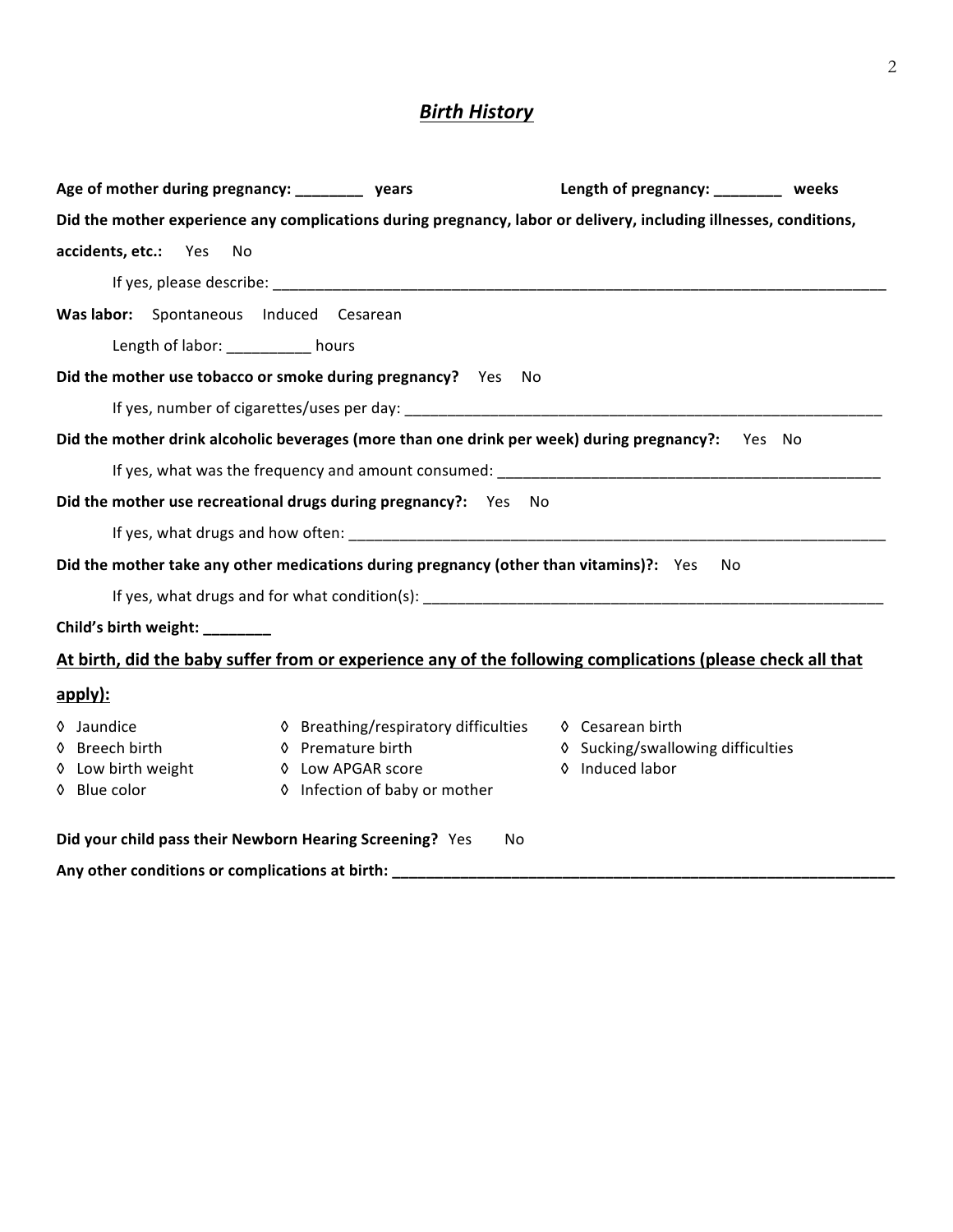## *Medical History*

Any other illnesses, surgeries, injuries or hospitalizations since birth and their date(s) of occurrence: \_\_\_\_\_\_\_\_\_\_

| Allergies (food, medications, plastics, etc.): |  |  |
|------------------------------------------------|--|--|

**\_\_\_\_\_\_\_\_\_\_\_\_\_\_\_\_\_\_\_\_\_\_\_\_\_\_\_\_\_\_\_\_\_\_\_\_\_\_\_\_\_\_\_\_\_\_\_\_\_\_\_\_\_\_\_\_\_\_\_\_\_\_\_\_\_\_\_\_\_\_\_\_\_\_\_\_\_\_\_\_\_\_\_\_\_\_\_\_\_\_\_\_\_\_\_\_\_\_**

#### Has the child experienced any of the following major medical conditions (please check all that apply):

| AIDS/HIV<br>Appetite Change<br>Asthma | Diphtheria<br>Encephalitis<br>Fatigue | High Blood Pressure<br>High Fevers<br>Influenza | Mumps<br><b>Scarlet Fever</b><br>Stroke |
|---------------------------------------|---------------------------------------|-------------------------------------------------|-----------------------------------------|
| <b>Blood Disorders</b><br>Cancer      | <b>Genetic Disorders</b><br>Headaches | Malaise<br>Malaria                              | Tonsillitis<br>Typhoid                  |
| Chicken Pox<br><b>Diabetes</b>        | Head Injury<br><b>Heart Problems</b>  | <b>Measles</b><br>Meningitis                    | <b>Vascular Problems</b><br>Other:      |

#### Please check all medical symptoms that apply:

- **Eye Problems (such as blurred vision, pain):**
- **Nose, Throat, or Mouth Problems (such as trouble swallowing, nose bleeds, dental issues, pain)**
- **\_\_\_\_\_Cardiovascular Symptoms (such as hypertension, chest pain, swelling, palpitations)**
- **\_\_\_\_\_Respiratory Symptoms (such as shortness of breath, cough, wheezing)**
- *\_\_\_\_***\_Gastrointestinal Issues (such as nausea, vomiting, weight changes, diarrhea, pain)**
- *\_\_\_\_\_***Musculoskeletal Symptoms (such as joint pain, swelling, recent trauma)**
- *\_\_\_\_\_* **Neurologic Symptoms (such as numbness, headaches, seizures, muscle weakness)**
- *\_\_\_\_\_***Psychiatric Issues (such as depression, anxiety, compulsions)**
- **Endocrine Symptoms (such as frequent urination, hot flashes)**
- **Hemotologic/Lymphatic Symptoms (such as bleeding gums, bruising, swollen glands)**
- *Allergic/Immunologic Symptoms (such as hives, asthma, itching, immune deficiency)*

**Additional Comments: \_\_\_\_\_\_\_\_\_\_\_\_\_\_\_\_\_\_\_\_\_\_\_\_\_\_\_\_\_\_\_\_\_\_\_\_\_\_\_\_\_\_\_\_\_\_\_\_\_\_\_\_\_\_\_\_\_\_\_\_\_\_\_\_\_\_\_\_\_\_\_\_\_\_\_\_\_\_\_**

## **Has the child been immunized?** Yes No

If yes, for which of the following (please check all that apply) :

- 
- ◊ Chicken Pox ◊ Measles ◊ Rotavirus
- ◊ Diphtheria ◊ Meningococcus ◊ Rubella
- ◊ Hepatitis A ◊ Mumps ◊ Smallpox
- ◊ Hepatitis B ◊ Pertussis ◊ Tetanus
- 
- ◊ Human Papillomavirus ◊ Polio
- ◊ Anthrax ◊ Influenza ◊ Rabies
	-

**\_\_\_\_\_\_\_\_\_\_\_\_\_\_\_\_\_\_\_\_\_\_\_\_\_\_\_\_\_\_\_\_\_\_\_\_\_\_\_\_\_\_\_\_\_\_\_\_\_\_\_\_\_\_\_\_\_\_\_\_\_\_\_\_\_\_\_\_\_\_\_\_\_\_\_\_\_\_\_\_\_\_\_\_\_\_\_\_\_\_\_\_\_\_\_\_\_\_**

- 
- 
- 
- ◊ Hib ◊ Pneumonia ◊ Zoster

- 
- 
- 
- 
- 
-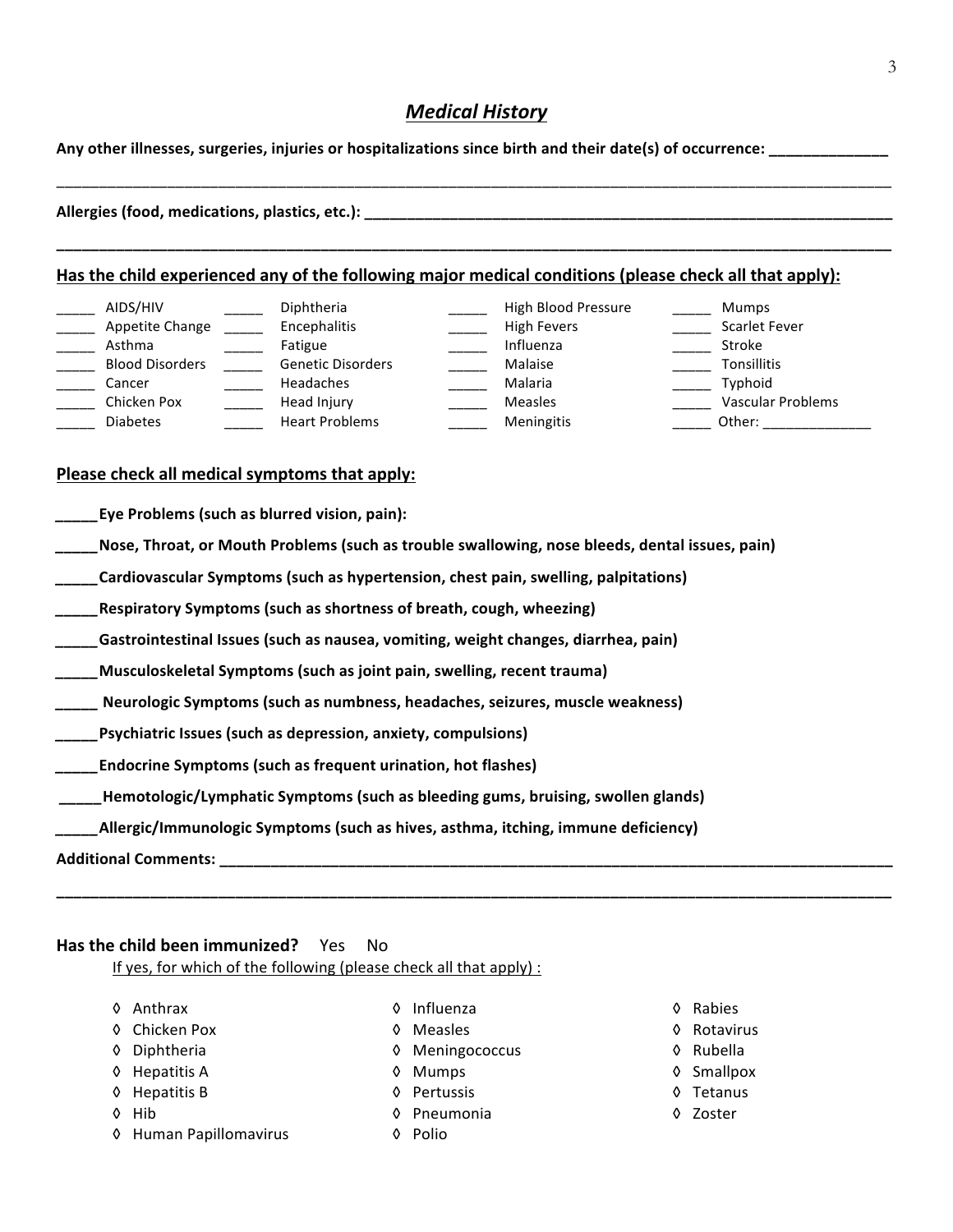# *Audiologic History*

| Does the child respond to loud noise? Yes<br>No                              |                                                                                             |  |  |  |  |  |
|------------------------------------------------------------------------------|---------------------------------------------------------------------------------------------|--|--|--|--|--|
|                                                                              |                                                                                             |  |  |  |  |  |
| Has the child ever had a hearing test? Yes No                                |                                                                                             |  |  |  |  |  |
| Does the child experience hearing loss? Yes No                               | If so, which ear? Right Left Both                                                           |  |  |  |  |  |
|                                                                              | If he/she does experience hearing loss, which best describes it? Gradual Fluctuating Sudden |  |  |  |  |  |
|                                                                              |                                                                                             |  |  |  |  |  |
|                                                                              |                                                                                             |  |  |  |  |  |
| Does the child have a history of ear infections? Yes                         | No                                                                                          |  |  |  |  |  |
|                                                                              |                                                                                             |  |  |  |  |  |
|                                                                              |                                                                                             |  |  |  |  |  |
| Has the child ever had ear tubes surgically inserted? Yes No                 |                                                                                             |  |  |  |  |  |
|                                                                              |                                                                                             |  |  |  |  |  |
| Has the child ever worn or tried a hearing aid? Right Ear Left Ear Both Ears |                                                                                             |  |  |  |  |  |
| Please check all medical conditions that apply:                              |                                                                                             |  |  |  |  |  |
| <b>Dizziness or Unsteadiness</b>                                             | If checked, is it accompanied by: Vomiting Nausea Ear Noises                                |  |  |  |  |  |
| <b>Ear Deformity</b>                                                         | If checked, Right ear Left Ear Both ears                                                    |  |  |  |  |  |
| $\mathbb{R}^n$<br><b>Ear Drainage</b>                                        | If checked, Right ear Left Ear Both ears                                                    |  |  |  |  |  |
| $\mathcal{L}^{\text{max}}$<br><b>Ear Pain/Earaches</b>                       | If checked, Right ear Left Ear Both ears                                                    |  |  |  |  |  |
| $\mathbb{R}^n$<br><b>Family History of Hearing Loss</b>                      |                                                                                             |  |  |  |  |  |
| <b>History of Ear Wax Buildup</b><br>$\mathcal{L}^{\text{max}}$              |                                                                                             |  |  |  |  |  |
| <b>Tinnitus/Ringing/Noises in ears</b>                                       | If checked, Right ear Left Ear Both ears                                                    |  |  |  |  |  |
| Other:                                                                       |                                                                                             |  |  |  |  |  |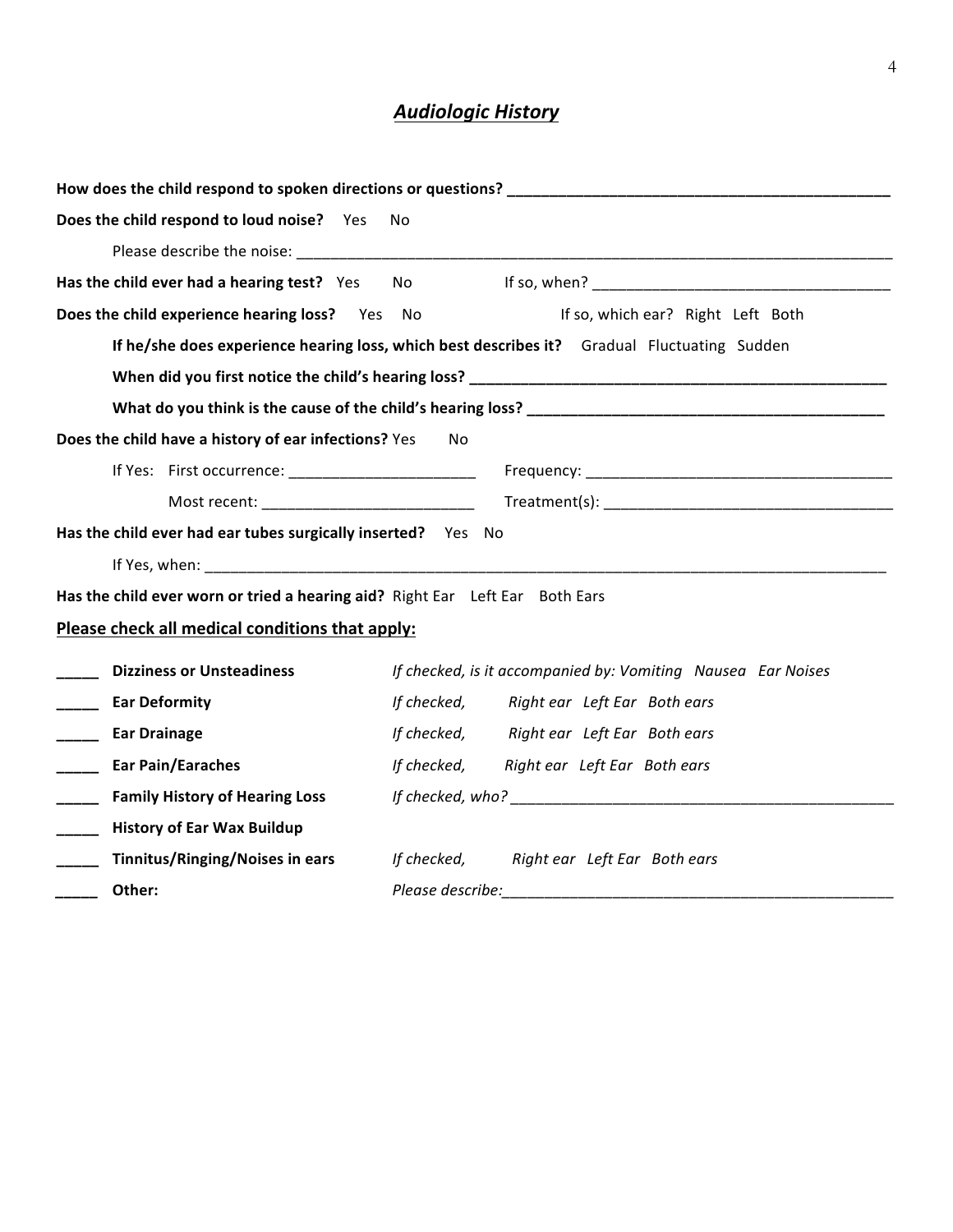# **Developmental and Educational History**

| Does the child's rate of development seem normal to you? Yes                                                | No                                        |  |  |  |  |  |
|-------------------------------------------------------------------------------------------------------------|-------------------------------------------|--|--|--|--|--|
| When did the child first:                                                                                   |                                           |  |  |  |  |  |
| Hold his/her head up alone: __________________                                                              |                                           |  |  |  |  |  |
| Sit alone without support: _________________                                                                |                                           |  |  |  |  |  |
|                                                                                                             | Feed themselves: ________________________ |  |  |  |  |  |
| Become toilet trained: ______________________                                                               | Begin to say single words: _____________  |  |  |  |  |  |
| <b>Combine words into small sentences:</b>                                                                  | Use more complete sentences:              |  |  |  |  |  |
| Please describe the child's gross motor (running and jumping) and fine motor (coloring and writing) skills: |                                           |  |  |  |  |  |
|                                                                                                             |                                           |  |  |  |  |  |
| Has the child ever been diagnosed with, or treated for, any of the following:                               |                                           |  |  |  |  |  |

| <b>Neurological problems Yes</b>                            |     | No             |    |                                                         |
|-------------------------------------------------------------|-----|----------------|----|---------------------------------------------------------|
| ADHD/ADD                                                    | Yes | N <sub>o</sub> |    | If yes, what medication(s) are they currently taking? : |
| Articulation/speech disorder                                |     | Yes            | No |                                                         |
| <b>Learning Disability</b>                                  | Yes | No             |    |                                                         |
| Language Disorder                                           | Yes | No.            |    |                                                         |
| <b>Physical Impairment(s) Yes</b>                           |     | No             |    |                                                         |
|                                                             |     |                |    |                                                         |
| Has your child undergone any of the below listed therapies? |     |                |    |                                                         |
| <b>Speech/Language Therapy</b>                              |     | Yes            | No |                                                         |
| <b>Occupational Therapy</b>                                 |     | Yes            | No |                                                         |
| <b>Physical Therapy</b>                                     |     | Yes            | No |                                                         |
| <b>Vision Therapy</b>                                       |     | Yes            | No |                                                         |
|                                                             |     |                |    |                                                         |
|                                                             |     |                |    |                                                         |
|                                                             |     |                |    |                                                         |
|                                                             |     |                |    |                                                         |
|                                                             |     |                |    |                                                         |
| Is the child enrolled in a special classroom setting?       |     |                |    | Yes<br>No                                               |
|                                                             |     |                |    |                                                         |
| Does their classroom have an FM system? If yes, Personal    |     |                |    | Classroom                                               |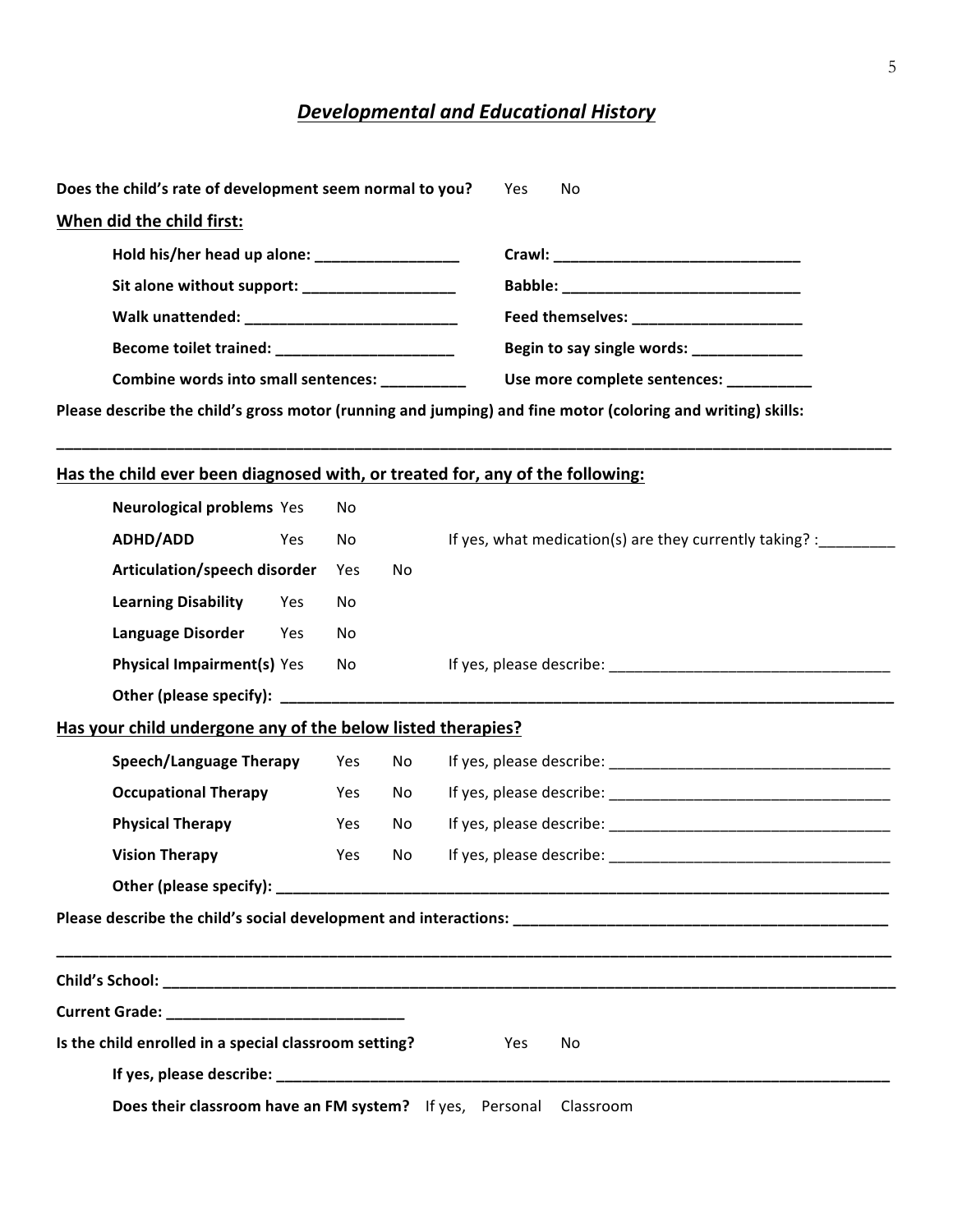## **Additional Comments:**

| <b>Medication List</b><br>Please list all prescriptions, vitamins, and recreational medications |                  |              |  |  |  |  |  |
|-------------------------------------------------------------------------------------------------|------------------|--------------|--|--|--|--|--|
| <b>Medication</b>                                                                               | <b>Frequency</b> | Administered |  |  |  |  |  |
|                                                                                                 |                  |              |  |  |  |  |  |
|                                                                                                 |                  |              |  |  |  |  |  |
|                                                                                                 |                  |              |  |  |  |  |  |
|                                                                                                 |                  |              |  |  |  |  |  |
|                                                                                                 |                  |              |  |  |  |  |  |
|                                                                                                 |                  |              |  |  |  |  |  |
|                                                                                                 |                  |              |  |  |  |  |  |
|                                                                                                 |                  |              |  |  |  |  |  |
|                                                                                                 |                  |              |  |  |  |  |  |
|                                                                                                 |                  |              |  |  |  |  |  |
|                                                                                                 |                  |              |  |  |  |  |  |
|                                                                                                 |                  |              |  |  |  |  |  |
|                                                                                                 |                  |              |  |  |  |  |  |
|                                                                                                 |                  |              |  |  |  |  |  |
|                                                                                                 |                  |              |  |  |  |  |  |
|                                                                                                 |                  |              |  |  |  |  |  |
|                                                                                                 |                  |              |  |  |  |  |  |
|                                                                                                 |                  |              |  |  |  |  |  |